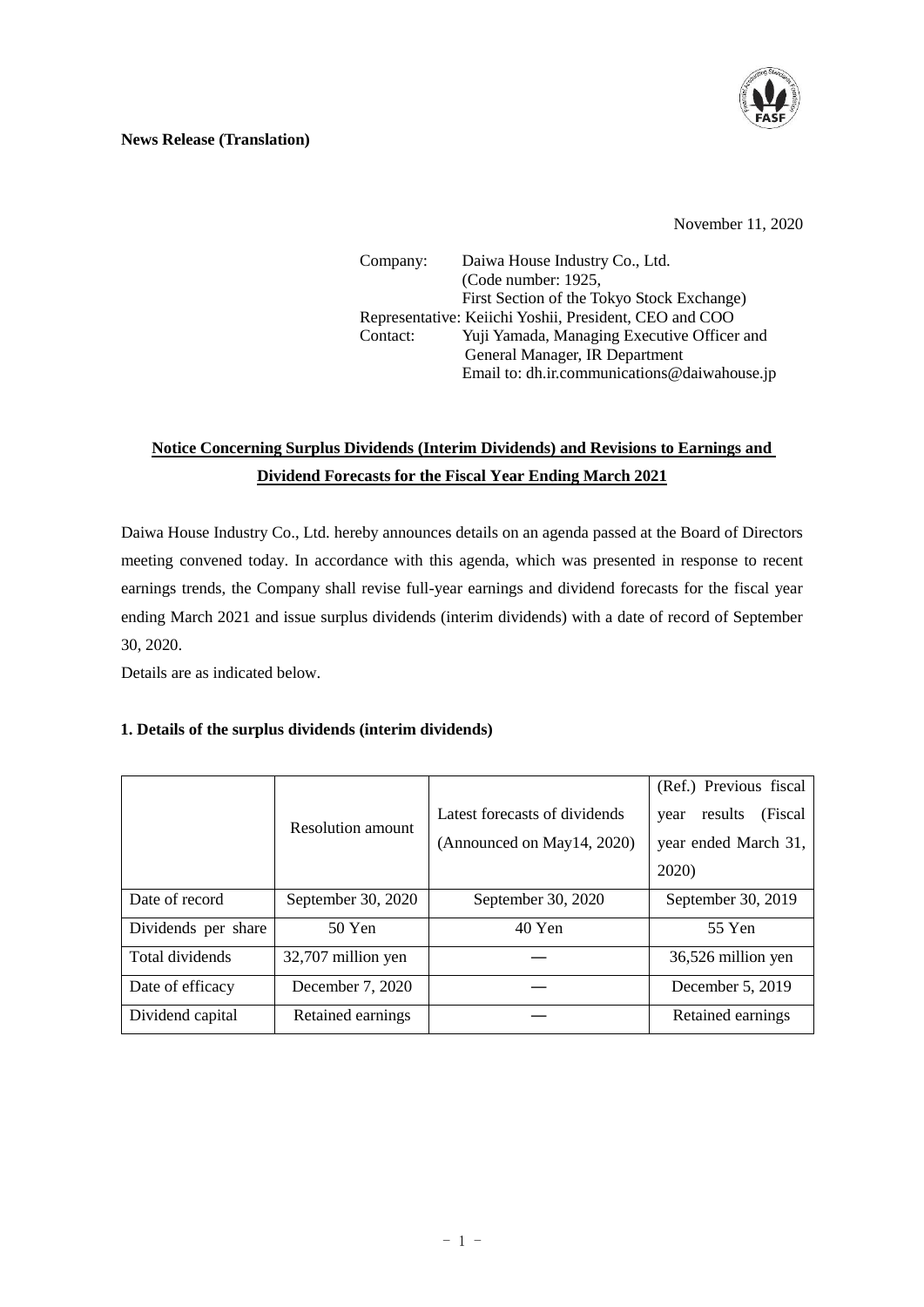# **2. Revised of consolidated earnings forecasts for the fiscal year ending March 31, 2021** (**From April 1, 2020 to March 31, 2021**)

|                                                                                        | <b>Net Sales</b> | Operating<br>income | Ordinary<br>income | Net income<br>attributable to<br>owners of the<br>parent | Basic net<br>income<br>per share |
|----------------------------------------------------------------------------------------|------------------|---------------------|--------------------|----------------------------------------------------------|----------------------------------|
|                                                                                        | Millions of yen  | Millions of yen     | Millions of yen    | Millions of yen                                          | Yen                              |
| Previous forecast (A)                                                                  | 3,650,000        | 170,000             | 164,000            | 105,000                                                  | 159.96                           |
| Revised forecast (B)                                                                   | 4,000,000        | 258,000             | 243,000            | 130,000                                                  | 198.05                           |
| Change $(B-A)$                                                                         | 350,000          | 88,000              | 79,000             | 25,000                                                   |                                  |
| Rate of Change (%)                                                                     | 9.6              | 51.8                | 48.2               | 23.8                                                     |                                  |
| (Ref.) Previous fiscal<br>(Fiscal)<br>results<br>year<br>year ended March 31,<br>2020) | 4,380,209        | 381,114             | 367,669            | 233,603                                                  | 351.84                           |

### **3. Revised of dividend forecasts for the fiscal year ending March 31, 2021**

|                              | Dividend pare share (Yen) |                         |         |  |  |
|------------------------------|---------------------------|-------------------------|---------|--|--|
|                              | End of $2nd$ quarter      | Fiscal year-end quarter | Annual  |  |  |
|                              | (Sep.30)                  | (Mar.31)                |         |  |  |
| Previous forecast            | 40 Yen                    | 50 Yen                  | 90 Yen  |  |  |
| Revised forecast             |                           | 60 Yen                  | 110 Yen |  |  |
| Current year dividends       | 50 Yen                    |                         |         |  |  |
| Previous<br>(Ref.)<br>fiscal |                           |                         |         |  |  |
| year results (Fiscal year    | 55 Yen                    | $60$ Yen                | 115 Yen |  |  |
| ended March 31, 2020)        |                           |                         |         |  |  |

## **4. Reason for surplus dividends (interim dividends) and revisions to consolidated earnings and dividend forecasts**

The Daiwa House Group engages in business activities as a group that co-creates value for individuals, communities, and people's lifestyles. We place the highest priority on protecting the lives and health of all our stakeholders, including our customers, business partners, and our employees and their families.

In order to prevent the spread of COVID-19, we took measures in April and May, including temporarily suspended work at contraction sites, temporarily closed the facilities such as hotels and commercial facilities or reduced their operation hours, and self-restraint in respect to the business activities. However, after the lifting of the emergency declaration, we have gradually resumed face-to-face sales